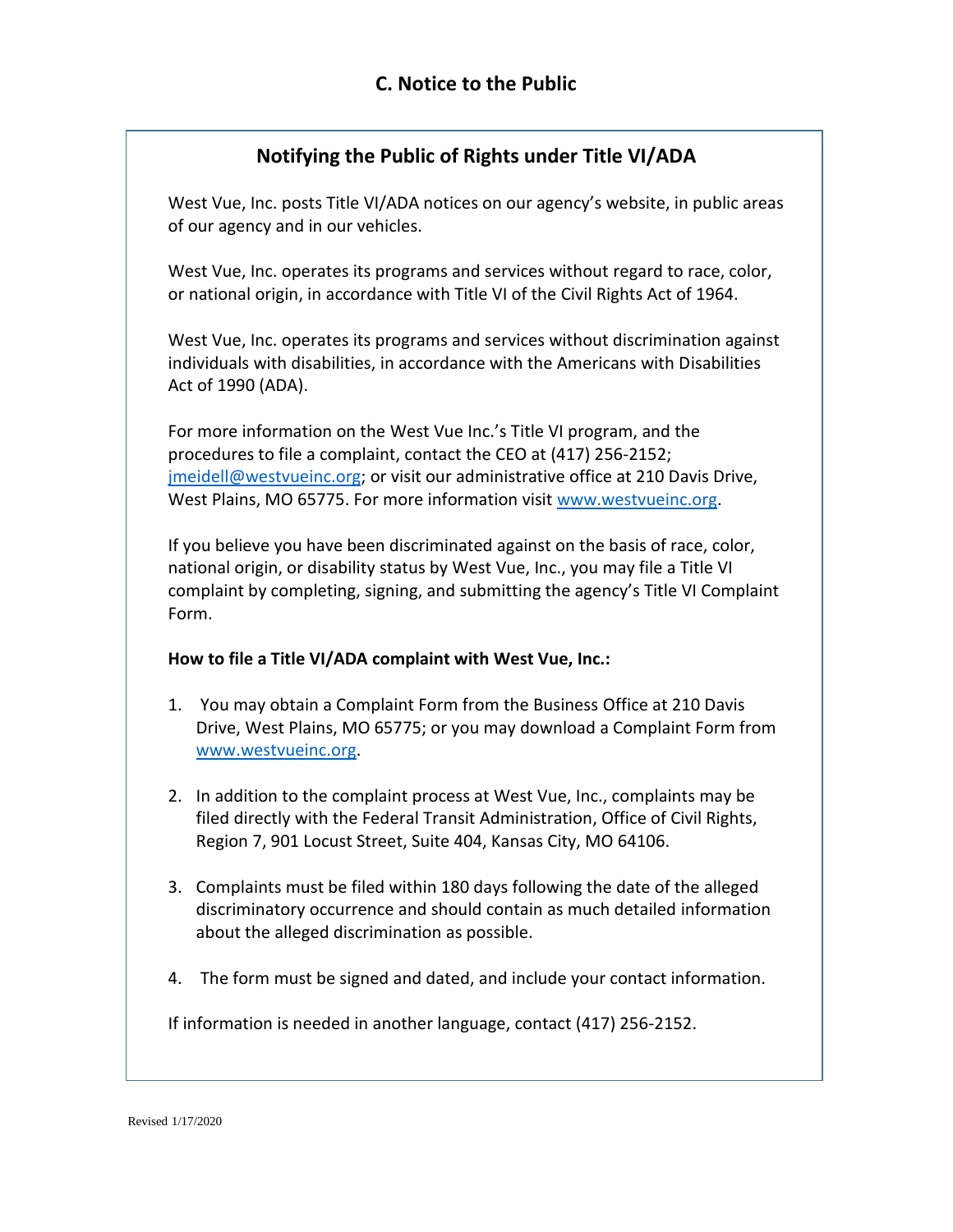## **West Vue, Inc. TITLE VI/ADA COMPLAINT FORM**

No person in the United States shall, on the basis of race, color, national origin or disability, be excluded from participation in, be denied the benefits of, or be subjected to discrimination under any program or activity receiving Federal financial assistance.

If you feel that you have been discriminated against in the provision of transportation services, please provide the following information to assist us in processing your complaint. Should you require any assistance in completing this form or need information in alternate formats, please let us know.

Please mail or return this form to:

#### Jalynn Meidell West Vue, Inc. 210 Davis Drive, West Plains, MO 65775 [jmeidell@westvueinc.org](mailto:jmeidell@westvueinc.org) (417) 255-2156

#### PLEASE PRINT

| 1. | Complainant's Name:                                                                                 |        |                |  |
|----|-----------------------------------------------------------------------------------------------------|--------|----------------|--|
|    | Address:<br>a.                                                                                      |        |                |  |
|    | b.<br>City:                                                                                         | State: | Zip Code:      |  |
|    | Telephone (include area code): Home () or Cell ()<br>$C_{\star}$                                    |        | Work           |  |
|    |                                                                                                     |        |                |  |
|    | Electronic mail (e-mail) address:<br>d.                                                             |        |                |  |
|    | Do you prefer to be contacted by this e-mail address? () YES (<br>) NO                              |        |                |  |
| 2. | Accessible Format of Form Needed? ( ) YES specify:                                                  |        | N <sub>O</sub> |  |
| 3. | Are you filing this complaint on your own behalf? () YES If YES, please go to question 7.           |        |                |  |
|    | ) NO If no, please go to question 4                                                                 |        |                |  |
| 4. | If you answered NO to question 3 above, please provide your name and address.                       |        |                |  |
|    | Name of Person Filing Complaint:<br>a.                                                              |        |                |  |
|    | Address:<br>b.                                                                                      |        |                |  |
|    | City:<br>c.                                                                                         | State: | Zip Code:      |  |
|    | Telephone (include area code): Home () or Cell ()<br>d.                                             |        | Work           |  |
|    |                                                                                                     |        |                |  |
|    | Electronic mail (e-mail) address:<br>e.                                                             |        |                |  |
|    | Do you prefer to be contacted by this e-mail address? () YES<br>NO.                                 |        |                |  |
| 5. | What is your relationship to the person for whom you are filing the complaint?                      |        |                |  |
|    |                                                                                                     |        |                |  |
|    | 6. Please confirm that you have obtained the permission of the aggrieved party if you are filing on |        |                |  |
|    | behalf of a third party. () YES, I have permission. () NO, I do not have permission.                |        |                |  |
| 7. | I believe that the discrimination I experienced was based on (check all that apply):                |        |                |  |
|    | ) Race () Color () National Origin (classes protected by Title VI) () Disability (class             |        |                |  |
|    | protected by ADA) () Other (please specify)                                                         |        |                |  |